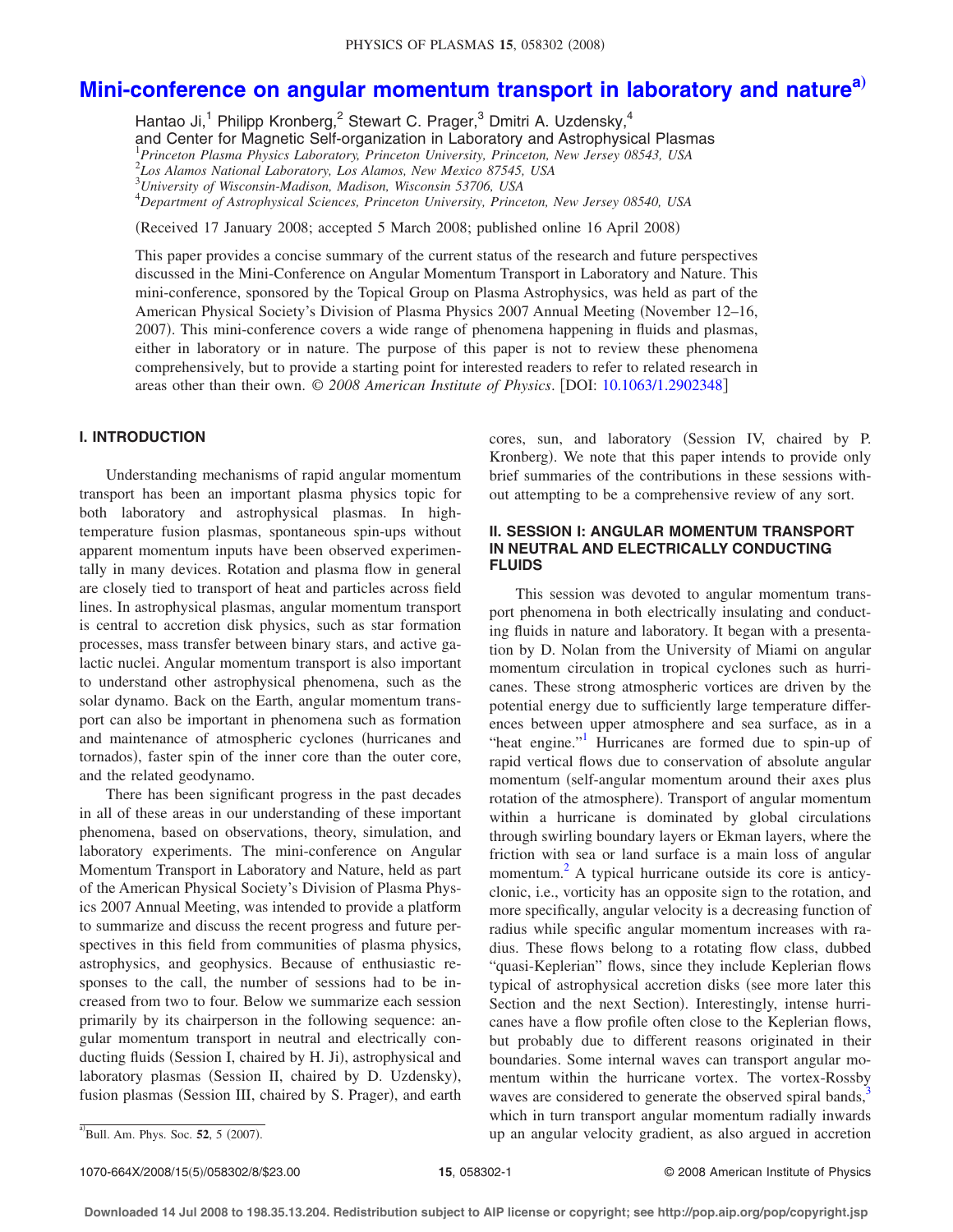disks.<sup>4</sup> In contrast, gravity waves can transport angular momentum radially outwards but only very inefficiently. The absence of efficient mechanisms to disperse the concentrated angular momentum explains the prolonged lifetimes of tropical cyclones.

P. Marcus from the University of California, Berkeley, presented a recent theory on transporting angular momentum by three-dimensional (3D) coherent vortices in protoplan-etary disks,<sup>5[,6](#page-7-5)</sup> rather than conventionally assumed turbulence.<sup>7</sup> Vertically stratified disks support stable internal gravity waves, which can be generated by noise near the disk midplane. These gravity waves propagate off midplane, then they break to form long-lived 3D vortices. Constraints on certain symmetries of these coherent vortices can lead to radial transport of angular momentum at a sizable rate. In addition to transporting angular momentum, these coherent vortices can provide homes for planetesimal formation out of dust grains. Various forces within the vortices can affect dust dynamics, but large pressure forces and vertical circulations can help trap dust. This is in contrast to turbulence, which is another candidate to transport angular momentum. But it is difficult for dust grains to settle or aggregate into planetesimals in either hydrodynamic or magnetohydrodynamic (MHD) turbulence.

E. Kim from the University of Sheffield, United Kingdom, presented a summary of a series of recent theories on turbulent transport of momentum, taking into account different combinations of effects of rotation, stratification, flow shear, and magnetic field. Quasilinear analyses were used to calculate these effects, which are dynamically coupled through the equation of motion and the induction equation. A common feature of these effects is that they introduce anisotropy into the underlying turbulence, which in turn gives anisotropic turbulent transport. Flow shear was shown to be able to strongly modify turbulence, leading to weakened, anisotropic transport of momentum. $8-10$  $8-10$  In addition to the flow shear, when the fluid is strongly stratified and magnetized, $11$ or when fast rotation is introduced, $12$  momentum transport can become antidiffusive, or transported up the flow gradient. These offer possible mechanisms to form and sustain sheared flows, which may have some similarities with the observed solar tachocline.

E. Schartman from Princeton Plasma Physics Laboratory (PPPL) presented recent results from the Magnetorotational Instability (MRI) experiment at Princeton. There have been two main proposed mechanisms to explain angular momentum transport accompanied with fast accretion rate in astrophysical disks. When disks are hot, and thus sufficiently ionized to conduct electric current, the MRI is destabilized to efficiently transport angular momentum.<sup>7</sup> In sufficiently cold disks, however, MRI can be stable while hydrodynamic turbulence could arise due to nonlinear instabilities at extremely large Reynolds numbers.<sup>13</sup> Investigations of nonlinear hydrodynamic instability have been the first focus of the Princeton MRI experiment.<sup>14</sup> By controlling boundary effects using two pairs of separately rotatable rings at its axial ends, $\frac{15}{15}$  no signs of hydrodynamic turbulence have been detected<sup>16</sup> up to  $Re = 2 \times 10^6$ . Furthermore, by directly measuring the Reynolds stress responsible for angular momentum transport using a synchronized dual laser Doppler velocimetry system, the measured transport efficiencies are well below the required values to be consistent with astrophysical observations. Thus, the pure hydrodynamic turbulence has been effectively eliminated as a viable mechanism to transport angular momentum in accretion disks. Initial results from the MHD experiments using liquid gallium have shown that a nonaxisymmetric instability arises when a sufficiently strong, axial magnetic field is applied to hydrodynamically turbulent flows.

F. Cattaneo from the University of Chicago presented results from state-of-the-art numerical simulations of MHD turbulence driven by MRI in a cylindrical geometry similar to the Princeton MRI experiment. He pointed out that numerical experiments and laboratory experiments are often complimentary to each other in the sense that laboratory experiments can often achieve parameters beyond what can be achieved numerically, while numerical experiments have great flexibility in exploring wide ranges in parameter space. The new results presented in this talk were obtained at magnetic Reynolds numbers much higher than the experimentally achievable values, but at Reynolds numbers much below the experimental values. It was shown that MHD turbulence develops due to MRI, and the flows act as efficient dynamos because the turbulence seems to persist as long as the flow is driven, even in the absence of an externally applied magnetic field. However, the amplified magnetic fields have relatively small-scale structures, similar to what is predicted for the small-scale dynamos, rather than the structures predicted for the large-scale dynamos. Angular momentum is transported mostly by Maxwell stress, and, as a result, the background flow profiles are strongly modified.

F. Stefani from Forschungszentrum Dresden-Rossendorf, Germany, presented experimental results from the PROMISE (Potsdam ROssendorf Magnetic InStability Experiment) device in helical magnetic fields. The experiments were motivated by the theoretical prediction that MRI can be destabilized at much smaller magnetic Reynolds numbers when a helical magnetic field (with both azimuthal and vertical components) is imposed.<sup>17</sup> The predicted traveling-wave patterns, and their axial traveling direction, have been observed in the experiment by using ultrasonic diagnostics.<sup>18–[20](#page-7-17)</sup> Phase speeds of the traveling waves are also comparable, although not identical, to the predictions. The effects of radial boundary conditions have also been studied. Axial boundary conditions have been further optimized in the modified experiment, PROMISE 2. Initial results indicate that Ekman circulations are reduced, and the measured phase speed of the traveling waves agrees better with the numerical predictions. He also briefly discussed whether this helical MRI can be applicable for astrophysical disks, as well as the distinction between convective and absolute instabilities when evaluating effects due to axial boundary conditions.

W. Liu from Los Alamos National Laboratory presented axisymmetric numerical and analytical studies $^{21,22}$  $^{21,22}$  $^{21,22}$  of the helical MRI in a cylindrical geometry similar to the PROMISE experiment. It was shown that helical MRI is a weakly destabilized hydrodynamic inertial oscillation propagating axially along the background Poynting flux in vertically infinite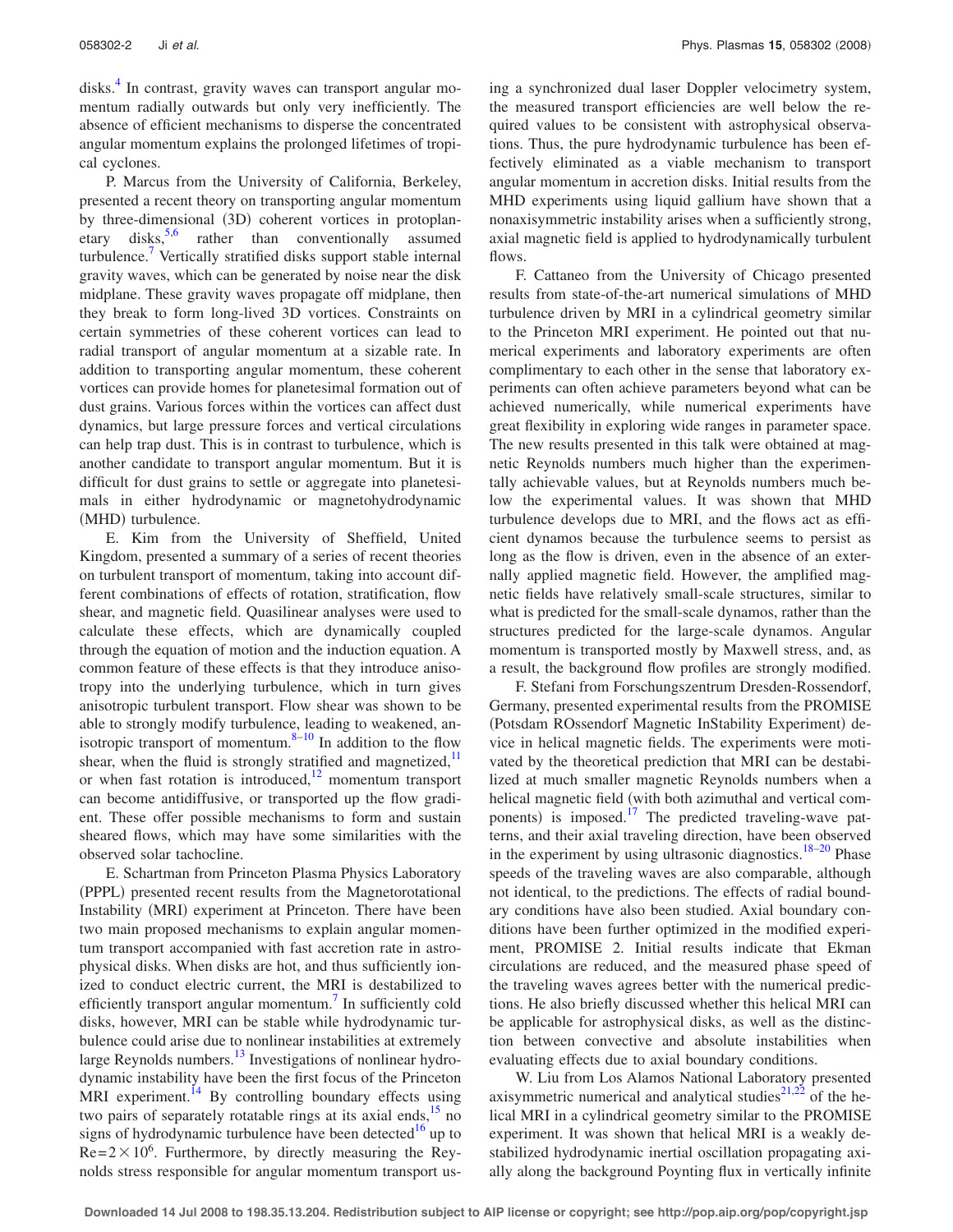or periodic cylinders. This mode is stable in Keplerian flow profiles regardless of axial boundary conditions. When the finite axial dimension is taken into account, the growth rates are reduced or the mode can be completely stabilized in inviscid analyses. When the actual experimental boundary conditions are accurately modeled in resistive and viscous simulations, the measured wave patterns and their amplitudes are successfully reproduced. Contrary to previous claims, the waves are shown to be transiently amplified disturbances launched by viscous boundary layers, rather than globally unstable magnetorotational modes.

#### **III. SESSION II: ANGULAR MOMENTUM TRANSPORT IN ASTROPHYSICAL AND LABORATORY PLASMAS**

The second session of the mini-conference was mostly devoted to various astrophysical topics, including related laboratory experimental work.

E. Zweibel (University of Wisconsin–Madison) discussed the angular momentum transport problem in environments with very weak magnetic fields, relevant to various astrophysical contexts. She first addressed MRI in the weak field limit, $^{23}$  appropriate for seed magnetic field generated by the Biermann battery effect (with  $\omega_{ci}/\Omega \sim 1$ ). She found that collisional disks are unfavorable for the weak-field MRI, because of strong resistive damping, but collisionless disks are more favorable, due to weaker damping and rapid growth on large scales because of the pressure anisotropy. She then discussed another topic of significant astrophysical interest where weak magnetic fields may have a strong effect on momentum transport: Turbulent mixing and entrainment in magnetized shear flows, e.g., in jets. She reported the results of her ongoing numerical work with collaborators on studying the Kelvin–Helmholtz instability with a background magnetic field parallel to the flow in a resistive inviscid fluid.<sup>24</sup> Contrasting 2D hydrodynamical and 2D MHD simulations, they found that the flow structure is much more intricate and the turbulent mixing layer spreads much stronger (two to three times) in the MHD case. The flow becomes very chaotic, generating a rich magnetic structure and transiently amplifying the field (before it eventually decays due to resistivity). Momentum transport is also larger in the MHD case because of Maxwell stresses. However, tracer particle transport (chemical mixing) was similar in the two cases.

P. Sharma (University of California, Berkeley) presented his numerical work on heating and angular momentum transport in hot accretion flows onto black holes (BHs) with low accretion rate, such as Milky Way's Galactic Center BH. These systems (called "radiatively inefficient accretion flows," or RIAFs) have very low radiative efficiency, *L*  $\ll Mc^2$ , and very low density, so understanding them requires analyzing the MRI in the collisionless regime. To do this, one has to take into account the anisotropic pressure tensor, related to the anisotropic Braginskii viscosity. This requires formulating a closure prescription for the heat fluxes that control the pressure anisotropy  $\Delta P \equiv P_{\perp} - P_{\parallel}$ , e.g., as in kinetic MHD. This can be done once one incorporates smallscale instabilities that limit the growth of  $\Delta P$ , such as the ion-cyclotron and mirror instabilities for ions and electronwhistler for electrons for  $\Delta P > 0$ , and the firehose instability for  $\Delta P$ <0. The resulting prescriptions allow one to perform a linear stability analysis for the collisionless MRI and do shearing box simulations.<sup>25</sup> A large  $\Delta P$  could, in principle, suppress MRI, but it is itself suppressed by these small-scale instabilities to  $|\Delta P|/P \sim 1/\beta \ll 1$ . Then, MRI is not strongly affected and proceeds essentially as in the MHD regime. Sharma also reported a significant (a few percent of the total energy) electron heating by the electron-whistler instability, which is important because it ultimately determines the radiative efficiency of the plasma. $26$ 

P. Kronberg (Los Alamos National Laboratory and University of Toronto) discussed observational evidence for magnetized accretion in supermassive BHs in active galactic nuclei (AGN), based on studies of giant radio jets and lobes. Simple estimates suggest that a significant  $(20\%)$  fraction of the BH gravitational infall energy feeds into these structures, which magnetizes the intergalactic medium (IGM) and has important effects on its evolution. $^{27}$  He then discussed observational evidence for ongoing cosmic ray  $(CR)$  acceleration in the lobes of megaparsec-size radio sources. The evidence comes from the relatively short inferred synchrotron lifetime of CR electrons compared with their travel time across these structures. It suggests a gradual  $(10^8-10^9 \text{ years})$  dissipation of magnetic energy, presumably by reconnection. Kronberg suggested that substantial, although still undetected, magnetic energy may be present in the IGM, and that it may be detected in the future as faint diffuse synchrotron radiation. He discussed difficulties in observational jet plasma diagnostics, and some ways to address them, e.g., using Faraday rotation and the total synchrotron luminosity measurements in knots. He presented the first preliminary measurement of an electric current in an extragalactic kpc-scale jet  $(\sim 7 \times 10^{17}$  amperes), and its sign directed *away* from the AGN BH.

E. Liang (Rice University) discussed a topic related to Sharma's: MRI-induced turbulent heating in low-luminosity BH systems and the resulting nonthermal emission, including very hard  $\gamma$ -ray spectrum. This ongoing collaborative project attempts to reach across the huge dynamic range of this complicated problem and to connect global 2D general relativistic (GR) MHD simulations of MRI with studies of small-scale turbulent dissipation and finally with radiative transport. The overall physical picture is the following: MRI produces fully developed MHD turbulence; the energy cascades down to small (unresolved) scales, leading to plasma heating and nonthermal particle acceleration. Nonthermal electrons produce soft (IR) synchrotron emission which is then Compton-scattered by the same nonthermal electrons to yield the hard  $\gamma$ -ray emission. Finally, nonthermal ions produce very hard  $\gamma$ -ray emission via pion production and decay. Liang and his collaborators plan to employ a set of theoretical and numerical tools. On the largest scales, they use GR MHD simulations of MRI turbulence. Then, to study the dissipation of the turbulent cascade and particle energization at small scales, they plan to solve the Fokker–Planck equation and/or use PIC codes. The goal of this stage is to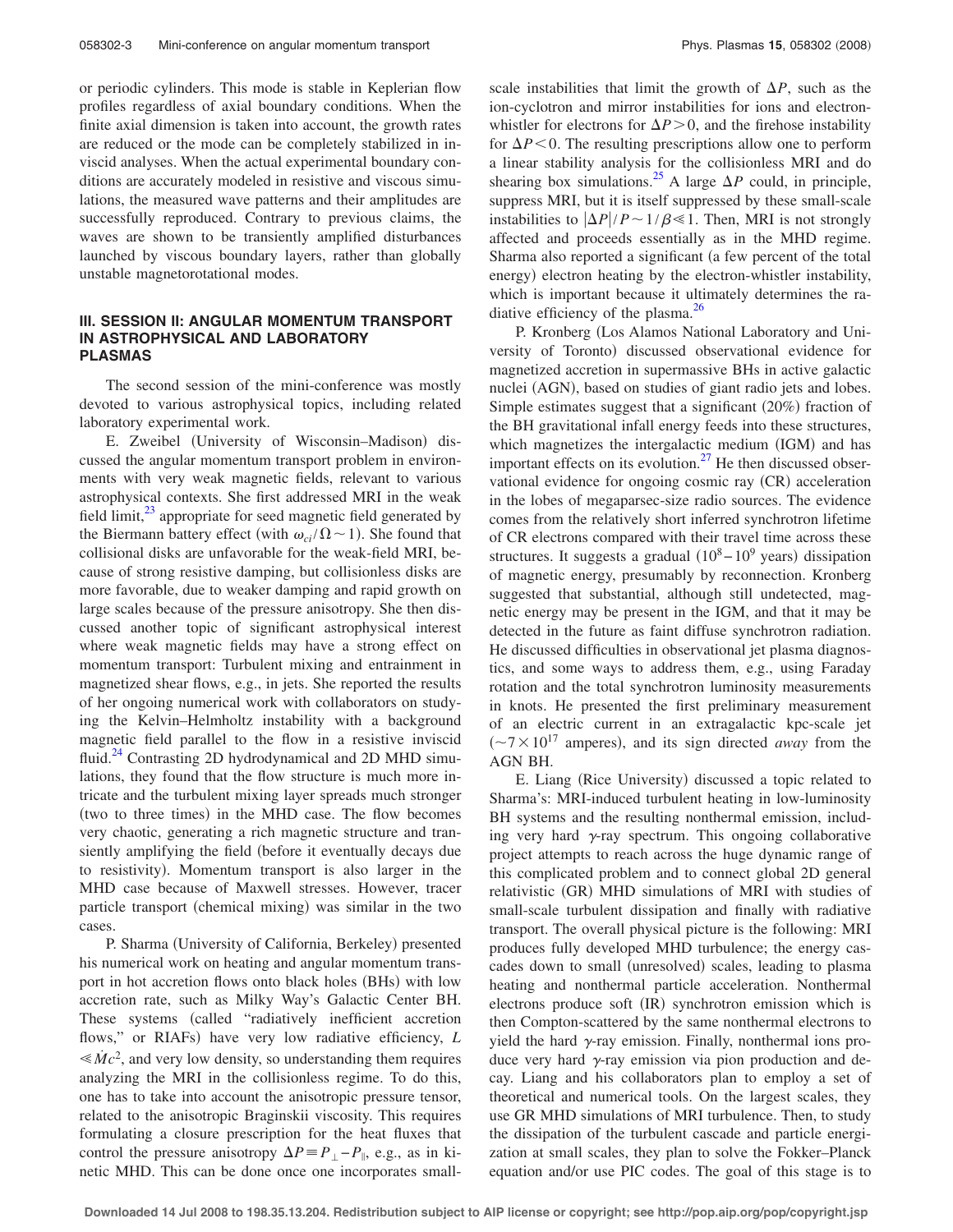derive a subgrid model for both thermal heating and nonthermal electron and ion spectra, to be used locally at each grid zone in the large-scale simulation. Once this is done, the computation will be coupled to a 2D Monte Carlo radiation transfer code that includes all the important photon production and scattering processes. $28$  As a result, one will be able to predict the spectra and even build images of the accretion flow for different viewing angles.

B. Coppi (Massachusetts Institute of Technology) presented his work on "thermorotational instability," a vertically localized MHD ballooning mode driven by vertical gradients of plasma density and temperature in stratified differentially rotating accretion disks.<sup>29</sup> Quasilinearly, the main effect of this instability is to drive the vertical profiles of the plasma density and temperature toward the adiabatic condition  $\eta_T \equiv (d \log T/dz)/(d \log \rho/dz) = 2/3$ , as has been shown previously.<sup>30</sup> In addition, Coppi suggested that the nonlinear development of the thermorotational mode can result in a breakup of the accretion disk into a sequence of counterstreaming toroidal current channels—axisymmetric plasma rings. $31$ 

D. Homan (Denison University) described the MOJAVE project, a systematic study of extragalactic jets using Very Long Baseline Array. He addressed the question of what these radio observations can tell us about the helical magnetic field structure in AGN radio jets on parsec scales (e.g., Cyg. A). Thus, gradients of Faraday rotation measured across the jet represent evidence for toroidal magnetic fields,  $32$ while the observed sign-consistency of circular polarization (on time scales of up to  $20$  years) suggests a persistent ordered net magnetic flux along the jet axis.<sup>33</sup>

S. Prager (University of Wisconsin–Madison) talked about momentum transport by current-driven instabilities (in contrast to the MRI flow-driven transport). He first described the ongoing experimental work on Madison Symmetric Torus (MST), a reversed-field pinch.<sup>34</sup> The plasma is observed to rotate differentially in MST, with periods of steady differential rotation being disrupted by very rapid (compared to classical) momentum transfer events, showing a sawtoothlike evolution of the plasma core toroidal velocity. The rotation profile flattens and angular momentum is transported outward. Simultaneous magnetic measurements indicate that these events coincide with fast magnetic reconnection (both at the core and at the edge). The leading explanation is current-driven tearing instability that involves the reconnection of the reversing toroidal field. This produces islands with both radial and toroidal field, and since these islands are immersed in a background shear flow, angular momentum is transported via Maxwell (and Reynolds) stresses. Even a single tearing mode transports toroidal momentum radially. But with multiple modes, the transport is amplified by nonlinear coupling. Prager presented a comparison of the properties of tearing and MRI mechanisms in relation to momentum transport. To understand the roles of tearing mode in momentum transport, the MST group employs a combination of theoretical and experimental work. On the theoretical side, a quasilinear calculation was done, $35$  as well as 3D resistive MHD simulations (with an artificial force driving the shear flow), including the studies of multimode nonlinear coupling.

Prager also discussed astrophysical implications of currentdriven instability for momentum transport, e.g., for thick disks in the strong-field case, which is more relevant for jets than for disks.

C. Forest (University of Wisconsin–Madison) proposed a new type of unmagnetized plasma experiment aimed at studying MHD dynamo and the MRI. He pointed out that the existing liquid metal experiments are limited to small magnetic Prandtl numbers due to material properties and small magnetic Reynolds numbers due the limited stirring power. In addition, liquid metals are not transparent and thus are difficult to diagnose. Plasma experiments can provide more flexibility in terms of accessible magnetic Prandtl number, do not require as much power, enable one to study non-MHD plasma effects, and are easier to diagnose. However, such laboratory plasma studies are actually difficult because strong magnetic fields are usually required to insulate the hot plasma from the cold walls of the vacuum vessel. This makes traditional plasma devices unsuitable for studies of MHD dynamo and MRI. In his talk, Forest proposed an unconventional experimental setup involving a large number of axisymmetric ring cusps made of strong permanent magnets lining the inner wall of a spherical chamber. The magnetic field is then very strong only close to the wall, providing magnetic insulation while leaving the bulk of the interior volume relatively unmagnetized. Forest then outlined possible ways to drive the plasma flow and presented estimates demonstrating the viability of this concept. He discussed several possible experimental studies that could be performed with this device, including spherical von Karman flow, small-scale dynamo at large Prandtl number, and a study of the MRI. He also described a small pilot experiment to study a plasma Couette flow now under construction in Madison.

The last talk of the session was given by T. Islam (École Normale Supérieure, France, and University of Virginia). He talked about the magnetothermal and magnetoviscous instabilities (MTI and MVI, respectively) and their role in hot, dilute, nearly collisionless plasmas in low-luminosity accretion flows on supermassive black holes in the centers of most inactive galaxies, including the Milky Way (Sag.  $A^*$ ). He first explained the basic physical mechanisms of these instabilities and the key role played by even a weak magnetic field in making both the heat conduction and the viscous stress tensor highly anisotropic.<sup>36[–38](#page-7-34)</sup> He then compared the linear dispersion relations and the quadratic quasilinear heat and momentum fluxes for collisional MTI and collisionless MTI, and underscored the need for improved Landau fluid closures, similar to the collisionless MHD closures. $39$  He also discussed the existing numerical studies of the effect of MTI turbulence on angular momentum transport in accretion flows.

## **IV. SESSION III: ANGULAR MOMENTUM TRANSPORT IN FUSION PLASMAS**

Momentum transport and momentum generation are important physics issues for tokamak plasmas. Momentum transport is observed to be more rapid than the classical value. In addition, tokamak plasmas rotate even in the ab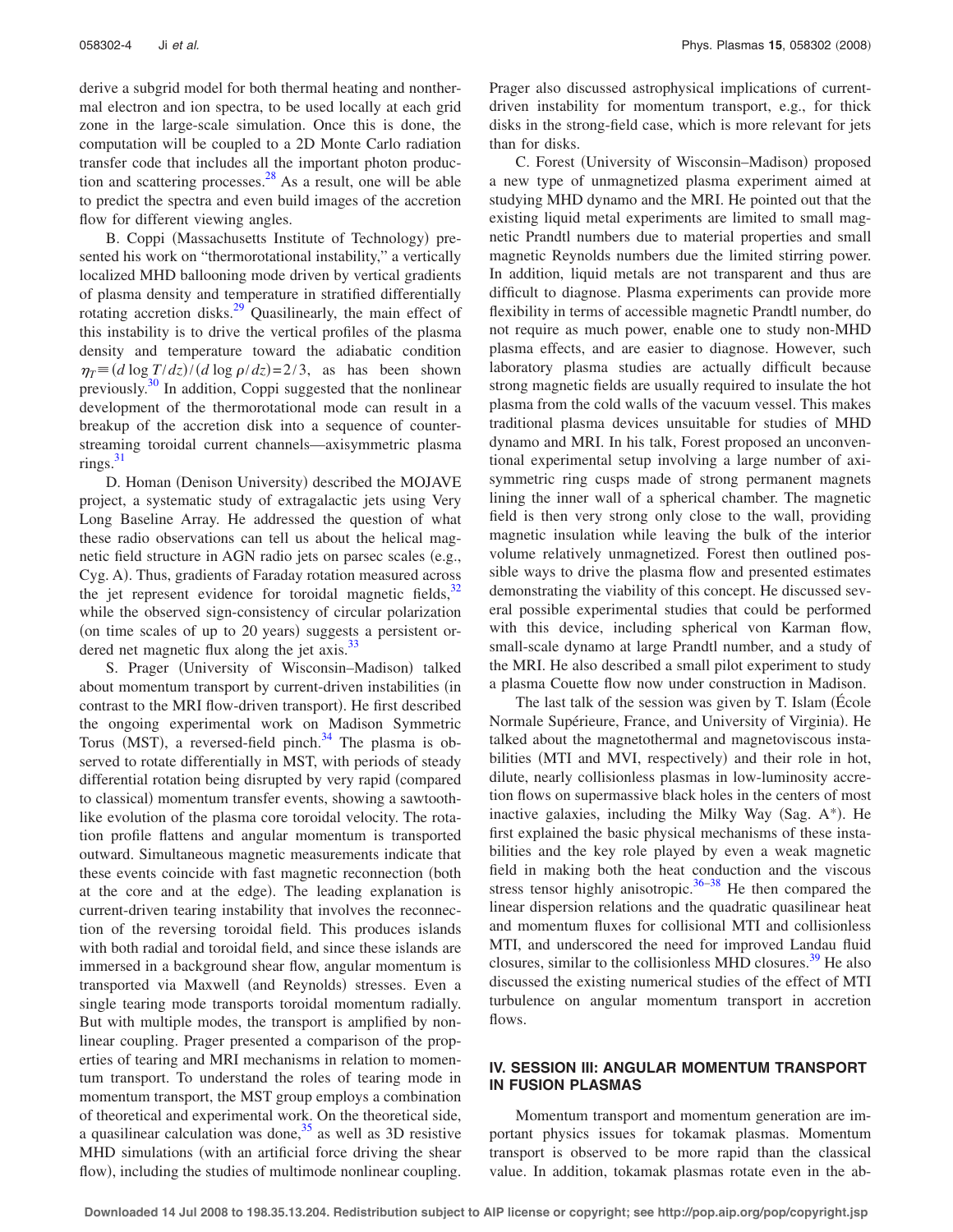sence of an applied torque. The cause of the transport and the spontaneous, or intrinsic, rotation are yet undetermined. The presence and structure of plasma rotation are of substantial consequence. Sheared flow can reduce turbulence, influence the transition to the H mode, form internal transport barriers, and stabilize resistive wall instabilities. A session during the mini-conference was dedicated to laboratory observations of momentum transport and intrinsic rotation, as well as theoretical studies.

J. Rice (MIT) inferred general properties of rotation in tokamaks by comparing observations from many tokamaks in plasmas in the high confinement  $(H)$  mode.<sup>40</sup> The intrinsic rotation appears to propagate inward from the edge, with rotation being larger in H mode plasmas  $[relative to low (L)]$ mode]. Rotation increases with stored plasma energy (normalized to the plasma current). Both the thermal and Alfvén Mach numbers increase with the normalized beta, possibly implying a connection to MHD. In ITER (International Thermonuclear Experimental Reactor), the normalized beta is expected to be about 2.6, so that the thermal and Alfvén Mach numbers would be expected to be about 0.3 and 0.02, respectively, with rotation speeds about 250 km/s. This value of rotation might be large enough for stabilization of resistive wall instabilities. Rotation is roughly independent of the normalized gyroradius and normalized collisionality, possibly suggesting independence from electrostatic turbulence.

Experimental studies in the DIII-D tokamak have also revealed how momentum transport (or the momentum confinement time) varies with key plasma parameters. W. Solomon (PPPL) presented such information for DIII-D plasmas with only a weak torque provided by neutral beams.<sup>41</sup> The torque in H mode plasmas with the presence of an edgelocalized mode (ELM) was scanned, holding beta constant. The intrinsic rotation profile is deduced from the scan. The intrinsic rotation, of interest for its own sake, must also be taken into account in evaluation of the momentum confinement time. It is found that the confinement time decreases as the applied torque increases. A cautionary note to the above conclusions is that they can be influenced by anomalous diffusion of fast ions (possibly implied by neutron emission measurements).

In the NSTX (National Spherical Torus Experiment), a small aspect ratio tokamak, strong shear flows are observed $42,43$  $42,43$  that are 510 times larger than the growth rate for ion temperature gradient instabilities, as reported in a paper by S. Kaye *et al.* (and delivered at the mini-conference by W. Solomon). The momentum diffusivity behaves quite differently from the ion particle diffusivity. The momentum diffusivity is larger than the neoclassical value in plasmas for which the ion particle diffusivity is approximately neoclassical. Moreover, the momentum diffusivity scales differently from particle diffusivity (unlike the case of normal aspect ratio tokamaks). For example, the momentum diffusivity scales more strongly with the toroidal magnetic field than with the plasma current, unlike the particle diffusivity. Momentum perturbation experiments were performed by imposing rotation damping by magnetic perturbations (with toroidal mode number= $3$ ). The rotation damping is consistent with neoclassical toroidal viscosity. Transport analysis indicates the presence of an inward momentum pinch.

G. Tynan from University of California, San Diego (UCSD) presented experimental results from a linear plasma device on the development of an azimuthally symmetric, radially sheared plasma flow in the absence of an external source of momentum. The measured radial flux of azimuthal momentum (i.e., the Reynolds stress) is consistent with such a sheared flow, which is damped by ion-neutral drag and ion-ion collisional viscosity.<sup>44[,45](#page-7-41)</sup> This indicates that turbulent momentum transport appears to be the mechanism that sustains the shear flow. Two-field turbulence simulations of the experiment also show the natural emergence of such a shear layer from nonlinearly interacting collisional drift waves, providing further support to this interpretation. It is also found that the shearing rate varies on a very slow frequency scale (i.e.,  $\sim$ 1% of the diamagnetic drift frequency), and is linked to a similar slow variation in the turbulent Reynolds stress and the turbulence amplitude. In addition, radially outgoing bursts of plasma are occasionally born in the region of the shear layer, and then propagate convectively outwards, away from the main plasma.<sup>46</sup> These recent observations suggest that shear layer modulation, turbulence and turbulent Reynolds stress modulation, and generation of bursts of outward going plasma events (referred to as blobs, fingers, and avaloids in the literature) are linked, and form a complex dynamical system.

Experimental studies of rotation have also been reported in a simple torus, the TORPEX experiment. TORPEX contains a dominant toroidal magnetic field and a much weaker  $(\sim 100$  times) vertical field. Thus, the field lines are open. The plasma is produced by microwaves, and the resulting plasma exhibits both vertical and toroidal flows. The 2D flow pattern (reported by B. Labit) has been measured with an insertable Mach probe. The flow pattern agrees with that expected from  $E \times B$  drift in the measured radial electric field. However, the torodial flow is about 100 times larger than expected from the  $E \times B$  drift (and comparable in magnitude to the vertical flow). Local increases in toroidal flow are observed simultaneously with density blobs. These features are thought to be associated with interchange modes. $47$ The excess flow and the density blob are both expelled radially and simultaneously, suggesting a conservation of momentum.

Substantial theoretical effort is underway to explain both the intrinsic rotation and the transport of momentum. Three theoretical studies were presented at the mini-conference, spanning effects from turbulent transport to neoclassical momentum generation. Ö. D. Gürcan from UCSD (delivering a paper by P. H. Diamond *et al.*<sup>[48](#page-7-44)</sup>) presented a theory of turbulent equipartition of angular momentum. $49,50$  $49,50$  The theory is motivated, in part, by experimental observations that the rotation profile is centrally peaked in some cases, and that the Reynolds stress and rotation are correlated (implying an anomalous mechanism). From conservation of angular momentum density, a model is derived in which turbulent mixing leads to conservation of a local quantity  $L_{\Phi}/\lambda$ , where  $L_{\Phi}$ is the toroidal angular momentum, and  $\lambda = B$  for a slab with inhomogenous magnetic field, or  $\lambda = B^2$  for a low  $\beta$  torus.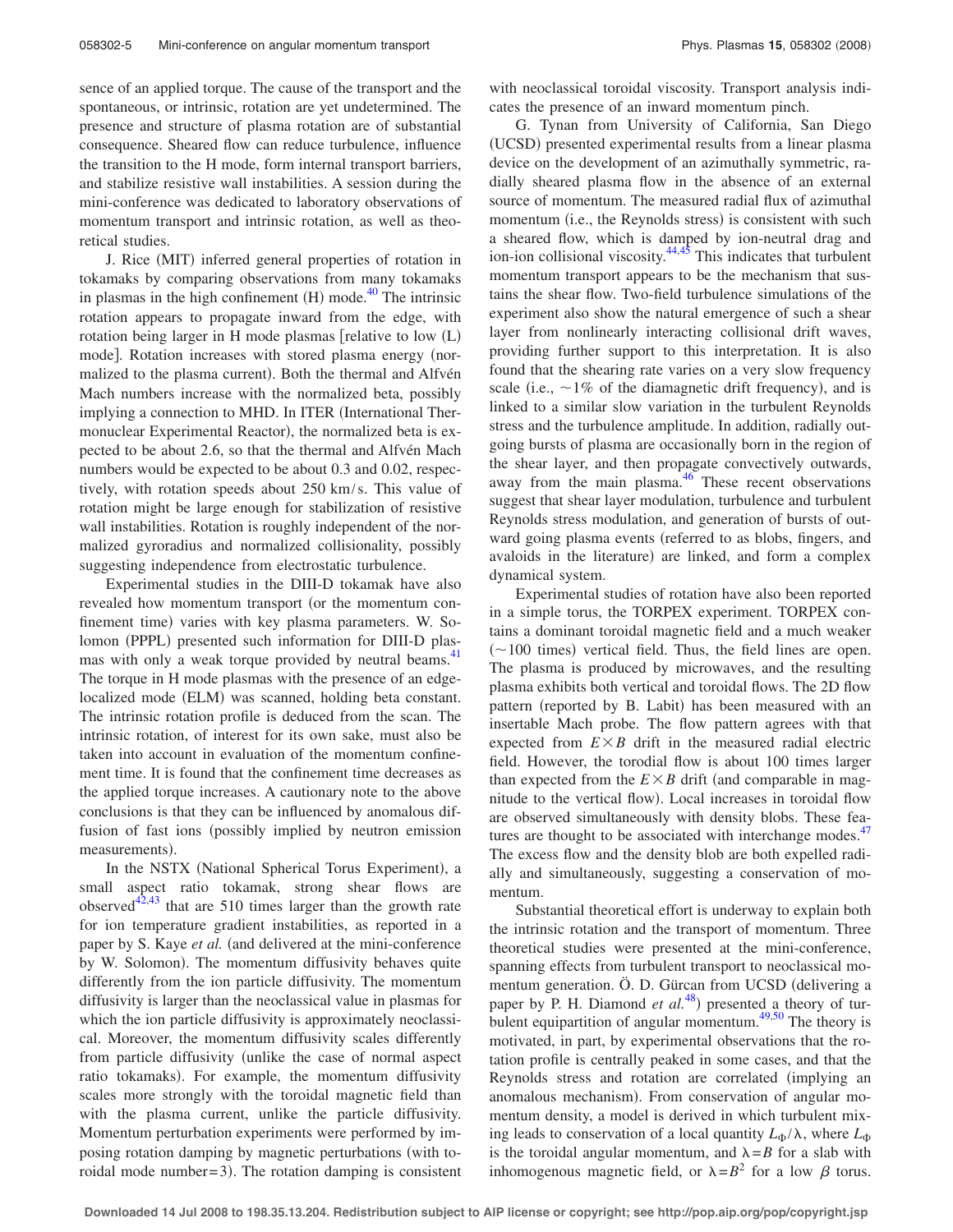The mixing stops at "equipartition," which occurs when the angular momenta in two adjacent toroidal shells are equal. This process leads to an inward pinch of angular momentum density. A general model including both the effects of  $E \times B$  shear driven residual stress<sup>51</sup> and the turbulent equipartition pinch is introduced. Intrinsic rotation and centrally peaked profiles are possible consequences of this model.

A. Aydemir presented a neoclassical theory for edge flows and intrinsic momentum.<sup>52,[53](#page-7-49)</sup> The model is motivated by three experimental observations: all tokamaks have mass flow at the plasma edge, all tokamaks have toroidal rotation in the core, and the L-H transition requires more power if the  $\nabla B$  drift points away from the *x* point in the magnetic field. The neoclassical model might be able to explain all three observations. In the presence of collisions, neoclassical theory predicts that a dipolar flow pattern develops in which a major radial flow arises directed from the low-field side to the high-field side, leading to a return flow in the scrape-off layer. This constitutes a dipole pattern of counter-rotating vortices, or transport-driven flows. The interaction of these flows with a poloidally asymmetric field geometry (e.g., due to a divertor null in the poloidal field) can provide a net toroidal momentum input from the edge, a possible source of intrinsic rotation. The flows have the correct symmetry properties and dependence on field direction to account for the  $\nabla B$  drift dependence of the L-H power threshold.

C-S. Chang described the sources for angular momentum in the tokamak edge plasma. Full-f gyrokinetic ion-electron simulation<sup>[54](#page-7-50)</sup> of quiescent edge plasmas (including the pedestal, lower single null magnetic separatrix, scrapeoff, and the grounded material wall) finds three spontaneous rotation sources in the edge plasmas. (a) Ion orbit losses due to the existence of a magnetic *x* point<sup>55[,56](#page-7-52)</sup> gives rise to cocurrent rotation in the H-mode-like pedestal top/shoulder region. In an L-mode-like pedestal, the cocurrent rotation source becomes small.<sup>57</sup> (b) A strong negative radial electric field in the vicinity of the magnetic separatrix yields a sharp valley of countercurrent rotation at the same radial location. In an H-mode pedestal, the negative radial electric field and, thus, the countercurrent rotation valley, become strong. In an L-mode pedestal, this phenomenon becomes weaker.  $(c)$ Plasma wall interaction generates positive radial electric field and cocurrent plasma rotation in the scrape-off region. The cocurrent rotation in the scrape-off plasma becomes stronger in an L-mode edge. The general trend is that in the lower single null L-mode plasma, there is a strong cocurrent rotation in the scrape-off region, without much rotation in the pedestal top. As the pedestal steepens, the cocurrent rotation moves into the pedestal top from scrape-off plasma. These findings from the gyrokinetic particle simulation are consistent with experimental observations.<sup>58</sup> It has also been shown that plasma interaction with background neutral particles can modify the toroidal rotation. $59$  When the neutral gas is puffed from the high-magnetic-field side in NSTX, the rotation becomes stronger and the H-mode power threshold is lower than when the gas puff is from the low-magnetic-field side. Resonant magnetic perturbations are also seen to produce spontaneous cocurrent rotation.

## **V. SESSION IV: ANGULAR MOMENTUM TRANSPORT IN THE EARTH'S CORE, SUN, AND LABORATORY**

Session IV began with a presentation by B. Buffett (University of Chicago) on angular momentum transport and magnetic interactions between the Earth's cores and the mantle. Magnetic field is continuously generated by convection in the liquid iron core, known as the geodynamo,  $60,61$  $60,61$ and is believed to sustain a differential rotation between the inner and outer boundaries. The differential rotation is thought to be a consequence of large-scale fluid circulation in a region defined by the tangent cylinder (a hypothetical cylinder that is tangent to the solid inner core at the equator. Different detailed mechanisms were discussed on the interactions between gravitational and magnetic forces that regulate the deformation, rotation, and axial misalignment of the Earth's core.

D. Lathrop (University of Maryland) summarized several experiments that study flows between differentially rotating spheres and cylinders, in attempts to model geophysically relevant phenomena. In a spherical Couette flow of liquid sodium, MHD modes were observed when an axial magnetic field is imposed along the rotation  $axis$ <sup>62</sup>. He attributed the modes to the MRI because of associated torque increases and similarities in dependences on the field strength, although there were differences on the predicted mode structures and the boundary conditions, as well as the fact that the base states were already hydrodynamically turbulent before magnetic field is imposed. He went on to describe experimental results on inertial waves driven by differential rotation in another (larger) spherical Couette flow also in liquid sodium.<sup>63</sup> The magnetic field was used as a tracer measurement for the fluid motion. Despite a turbulent background, coherent oscillations were observed that agreed with linear theory of the inertial waves, in terms of frequency, wave number, and induced magnetic structure. He hypothesized that these waves are excited by the differential rotation of the inner sphere to the outer sphere, and similar phenomena may exist in the Earth as the inner core rotates faster relative to the outer core.

The tachocline layer of the solar interior is a puzzling phenomenon. It has been a focus of several efforts to model and understand it. Its importance as a plasma physics testbed is underlined by the existence of a recent book on the subject.<sup>64</sup> The tachocline is a thin  $(\leq 4\% \text{ of } R_{\odot})$  layer at *r*  $\sim$  0.7 *R*<sub> $\odot$ </sub>. It is very stably stratified. It separates the inner, solid body rotating radiative zone from the outer convection zone, and appears to play a major role in transporting angular momentum inward to the Sun's core. Most solar dynamo models rely on processes at or near the tachocline. The differential rotation that occurs throughout the convection zone occurs above, but not below, this remarkable, thin discontinuity. It also influences the sunspot cycle behavior. An overview talk by S. Tobias (Leeds University, UK) presented various ideas on how angular momentum could be transported through the tachocline, and summarized different competing physical models.<sup>65</sup> The tachocline has a relatively high density,  $\rho \sim 0.2$  g cm<sup>-3</sup> and is hot  $(T \sim 2 \times 10^6 \text{ K})$ , giving a pressure of  $\sim 6 \times 10^{12}$  Pa. Its plasma  $\beta$  is  $\sim 10^5$  with